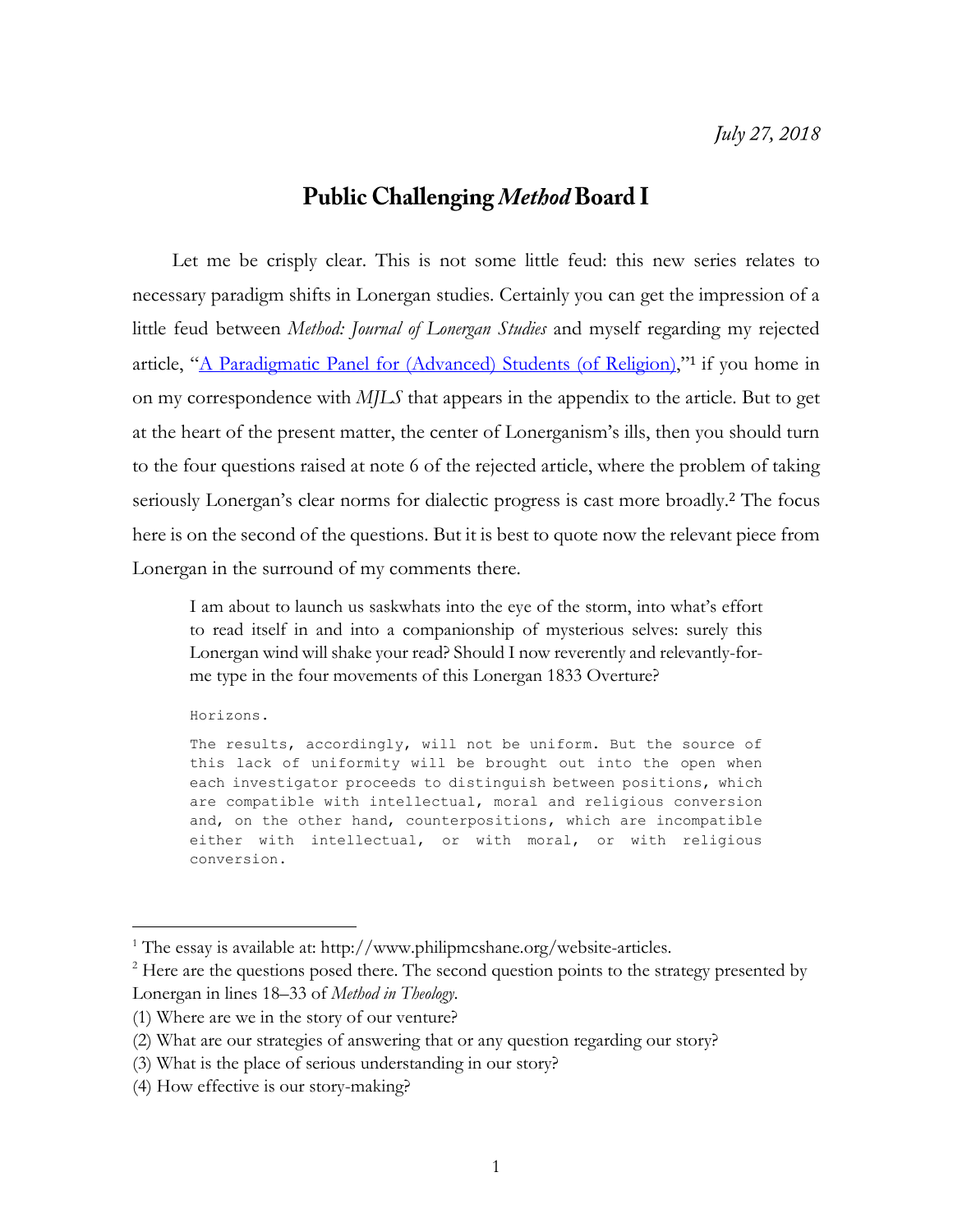A further objectification of horizons is obtained when each investigator operates on the materials by indicating the view that would result from developing what he regarded as positions and be reversing what he has regarded as counterpositions.

There is a final objectification of horizon when the results of the foregoing process are themselves regarded as material, when they are assembled, completed, compared, reduced, classified, selected, when positions and counterpositions are distinguished, when positions are developed and counterpositions reversed.<sup>3</sup>

I pause for a day here: what might I add to this shocking, brilliant, innovative, invitation? What might you add, you both in solitary ontic self-searching and in some community of phyletic aspiration, "a process of self-constitution occurring within worldwide society"?<sup>4</sup> My reach is both to the distant heights of dialectic confrontation that is to mediate "cumulative and progressive results" <sup>5</sup> and to various struggling muddled present gatherings willing to scratch their way out of today's grave discourse. <sup>6</sup> And because of this spread of situations envisaged in my pause and my paws, I see that brevity or silence is now appropriate on the issue and the issuing of the subtle details of this self-plumbing challenge pitched at us in these 16 central lines of Lonergan's book.

What is at issue? What is at issue. The issue, your issuing, is getting some sense, what-show, what's-how, of the slow climb to the effective control of scientific meaning.<sup>7</sup>

Here I pause to indicate my reluctance to move on into a new series. I claimed note 28 of *[Tinctures of Systems](http://www.philipmcshane.org/wp-content/themes/philip/online_publications/series/tinctures/Tinctures%206.pdf)* 6 to be my final say. But I cannot in conscience let this opportunity go. I can too easily see Lonerganism drifting on for decades if not for centuries peddling a shabby deceitful version of the genius's massive discontinuing from and of present God-talk and man-talk and man-walk.

 $\overline{a}$ 

<sup>3</sup> *Method in Theology*, 250. I would note that I have considered this piece of text in a number of contexts. For example, there is the context of chapter 12, "Dialectic and the Notion of Being" in *The Allure of the Compelling Genius of History*, where the text is reproduced on pages 145–46. My most recent, more comprehensive treatment of the meaning of the text is "The Coming Convergence of World Responsiveness," *Divyadaan: Journal of Philosophy and Education* 29 (2018). <sup>4</sup> *Method in Theology*, 363.

<sup>5</sup> *Ibid*., 4 and 5.

 $6$  Recall the end of the paragraph at note 30, above, [i.e. in the article ] about Newton's grave.

<sup>&</sup>lt;sup>7</sup> "[A Paradigmatic Panel Dynamic for \(Advanced\) Students \(of Religion\)](http://www.philipmcshane.org/wp-content/themes/philip/online_publications/articles/A%20Paradigmatic%20Panel_final%20with%20appendix.pdf)," at pages 6-7.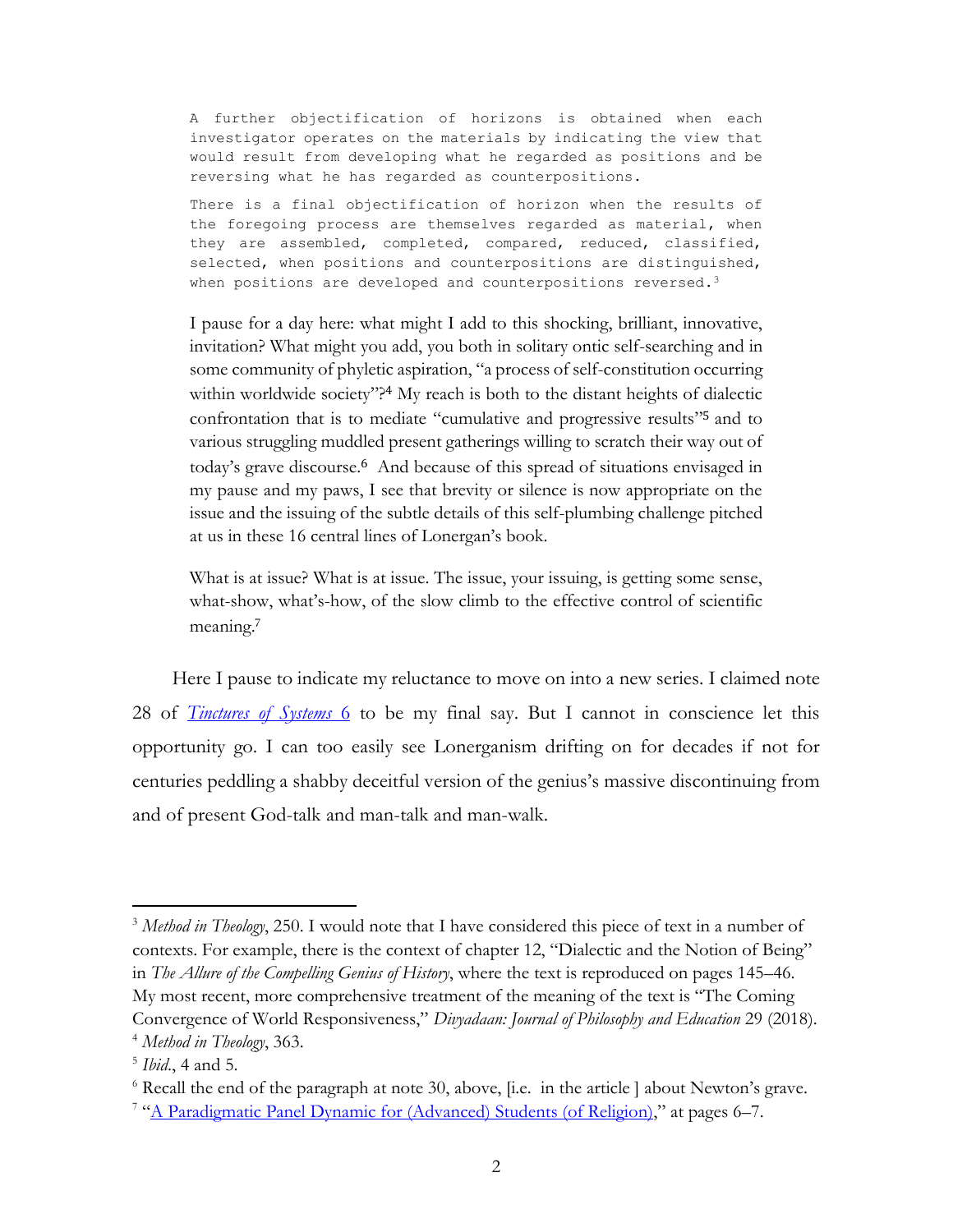I am making the text, quoted above from the end of section 5 of *Method in Theology*'s chapter on Dialectic, the bone of my contention. Its positive importance is without doubt nor is the importance of its dodging for 46 years by the readers of *Method in Theology*. <sup>8</sup> I am not well versed in those decades of dodging but I recall at present only three people who paused seriously over the section. There is Terry Tekippe's 1983 muddied effort which I no longer have to hand. Then there is Robert Doran's sad pause over the text, finding it pointing to a ninth functional specialty: a shocking misreading.<sup>9</sup> Then there is Pat Byrne's effort in his massive venture *The Ethics of Achievement*. In his seven pages on the topic, <sup>10</sup> Pat does mention how Dialectic "brings about personal encounters between scholars and those who came before them."<sup>11</sup> He refers directly to the text when, a little later, he notes: "Lonergan further proposes that this process<sup>12</sup> will be accelerated when the results of dialecticians themselves become the inputs for subsequent exercises of Dialectic by later scholars."<sup>13</sup> But in these pages he shows that he just does not get

 $\overline{a}$ 

<sup>&</sup>lt;sup>8</sup> I refer you here to Patrick Brown's reflections both on the importance and on the neglect of the section. The paper, [FuSe 14B](http://www.philipmcshane.org/wp-content/themes/philip/online_publications/series/fuse/fuse-14b.pdf), "Some notes on the Development of *Method*, 250," was presented in 2011 at the West Coast Methods Institute at Loyola Marymount University and is available online at: http://www.philipmcshane.org/fuse. Brown's reflections are placed in a fuller context in my recent book, which weaves *Insight* and *Method* together chapter by chapter, *The Allure of the Compelling Genius of History: Teaching Yong Humans Humanity and Hope*, (Vancouver: Axial Publishing, 2016). See there chapter 12, "Dialectic and the Notion of Being."

<sup>9</sup> See *The Trinity in History: A Theology of the Divine Missions*, Volume 1: Missions and Processions (University of Toronto Press, 2012), 111ff. I have considered Doran's mistaken poise in some detail in the essays **Question 27**, "Approaching Doran's Trinitarian Theology," **Question 30**, "The Trinity in History," [Disputing Quests 2](http://www.philipmcshane.org/wp-content/themes/philip/online_publications/series/disputing%20quests/Disputing%20Quests%202_Projects%20of%20Fr.%20Bob%20Doran.pdf), "Projects of Fr. Bob Doran," [Disputing Quests](http://www.philipmcshane.org/wp-content/themes/philip/online_publications/series/disputing%20quests/DQ%2014_Doran%20Versus%20Wilkins.pdf) 

[<sup>14</sup>](http://www.philipmcshane.org/wp-content/themes/philip/online_publications/series/disputing%20quests/DQ%2014_Doran%20Versus%20Wilkins.pdf), "Doran versus Wilkins," [Disputing Quests 16](http://www.philipmcshane.org/wp-content/themes/philip/online_publications/series/disputing%20quests/DQ%2016_Detailed%20Disputes_Doran.pdf), "Detailed Disputes: Doran." The Question essays are available at: http://www.philipmcshane.org/questions-and-answers; the Disputing Quests essays are available at: http://www.philipmcshane.org/disputing-quests.

<sup>10</sup> *The Ethics of Achievement: Lonergan's Foundations for Ethics*, University of Toronto Press, 2016, 435–42.

<sup>11</sup> *Ibid*., 439, last lines.

<sup>&</sup>lt;sup>12</sup> "A self-scrutiny that can lead to a new understanding of oneself and one's destiny" is the end of Byrne's quotation immediately before this, from *Method in Theology*, 253.

<sup>13</sup> *Ethics of Achievement*, 441, lines 7–9.